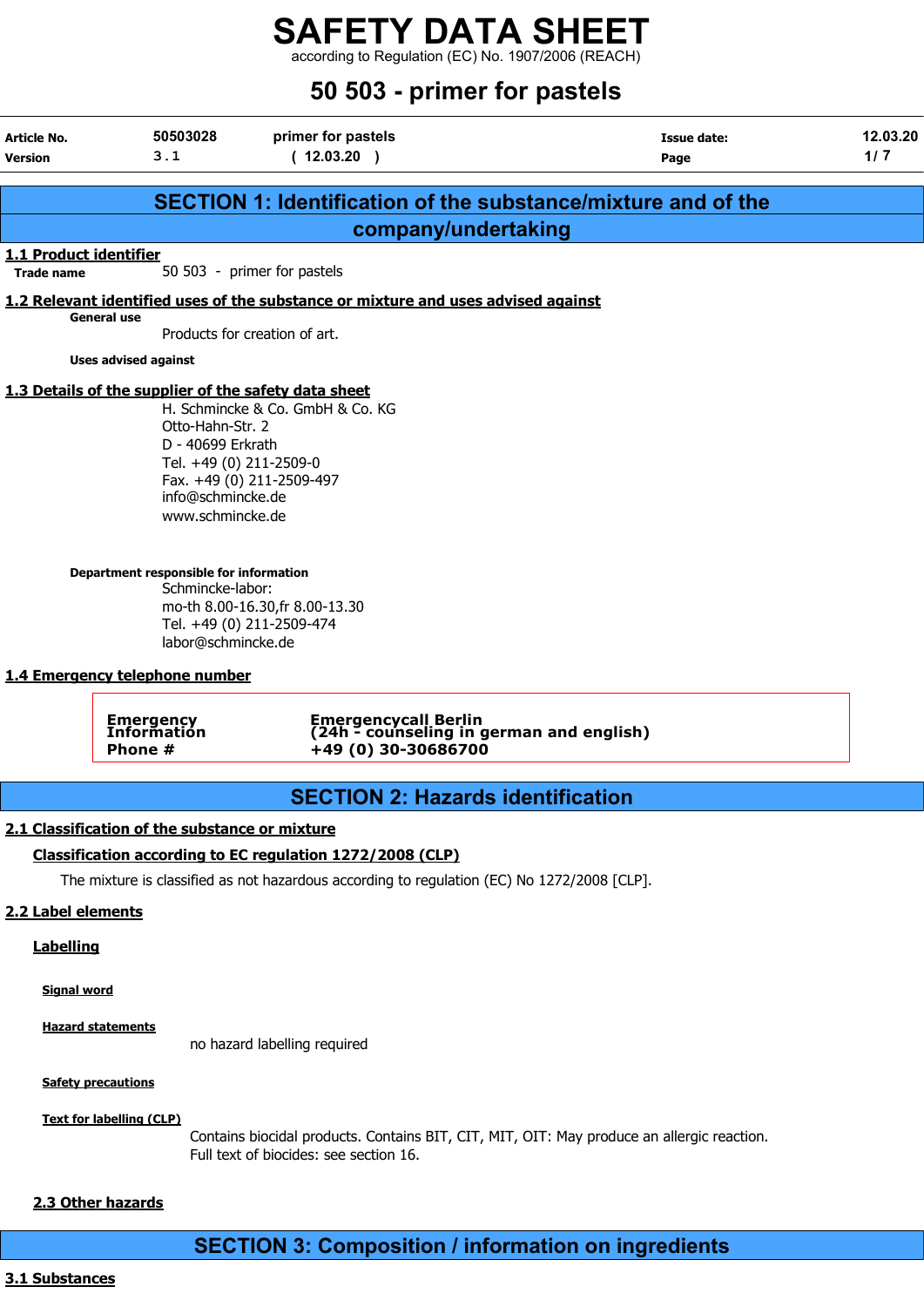according to Regulation (EC) No. 1907/2006 (REACH)

# 50 503 - primer for pastels

| Article No.    | 50503028 | primer for pastels | Issue date: | 12.03.20 |
|----------------|----------|--------------------|-------------|----------|
| <b>Version</b> |          | 12.03.20           | Page        |          |

Chemical characterisation dispersion of pure acrylate additives extender **Water** CAS-Number EINECS / ELINCS / NLP EU index number REACH registration No. Hazchem-Code CI-Number

# 3.2 Mixtures

#### Additional information

# SECTION 4: First aid measures

### 4.1 Description of first aid measures

#### General information

If you feel unwell, seek medical advice (show the label where possible).

#### In case of inhalation

No special measures are required. Seek medical aid in case of troubles.

#### In case of skin contact

Remove residues with soap and water.

Seek medical attention if irritation persists.

#### After eye contact

In case of contact with eyes, rinse immediately with plenty of flowing water for 10 to 15 minutes holding eyelids apart.

Seek medical attention if irritation persists.

#### After swallowing

Rinse mouth with water. Let water be drunken in little sips (dilution effect). If you feel unwell, seek medical advice.

# 4.2 Most important symptoms and effects, both acute and delayed

# 4.3 Indication of any immediate medical attention and special treatment needed

Treat symptomatically.

# SECTION 5: Firefighting measures

# 5.1 Extinguishing media

# Suitable extinguishing media

Product is non-combustible. Extinguishing materials should therefore be selected according to surroundings.

# Extinguishing media which must not be used for safety reasons

none

# 5.2 Special hazards arising from the substance or mixture

In case of fire may be liberated: Carbon monoxide and carbon dioxide

# 5.3 Advice for firefighters

# Special protective equipment for firefighters

Wear self-contained breathing apparatus.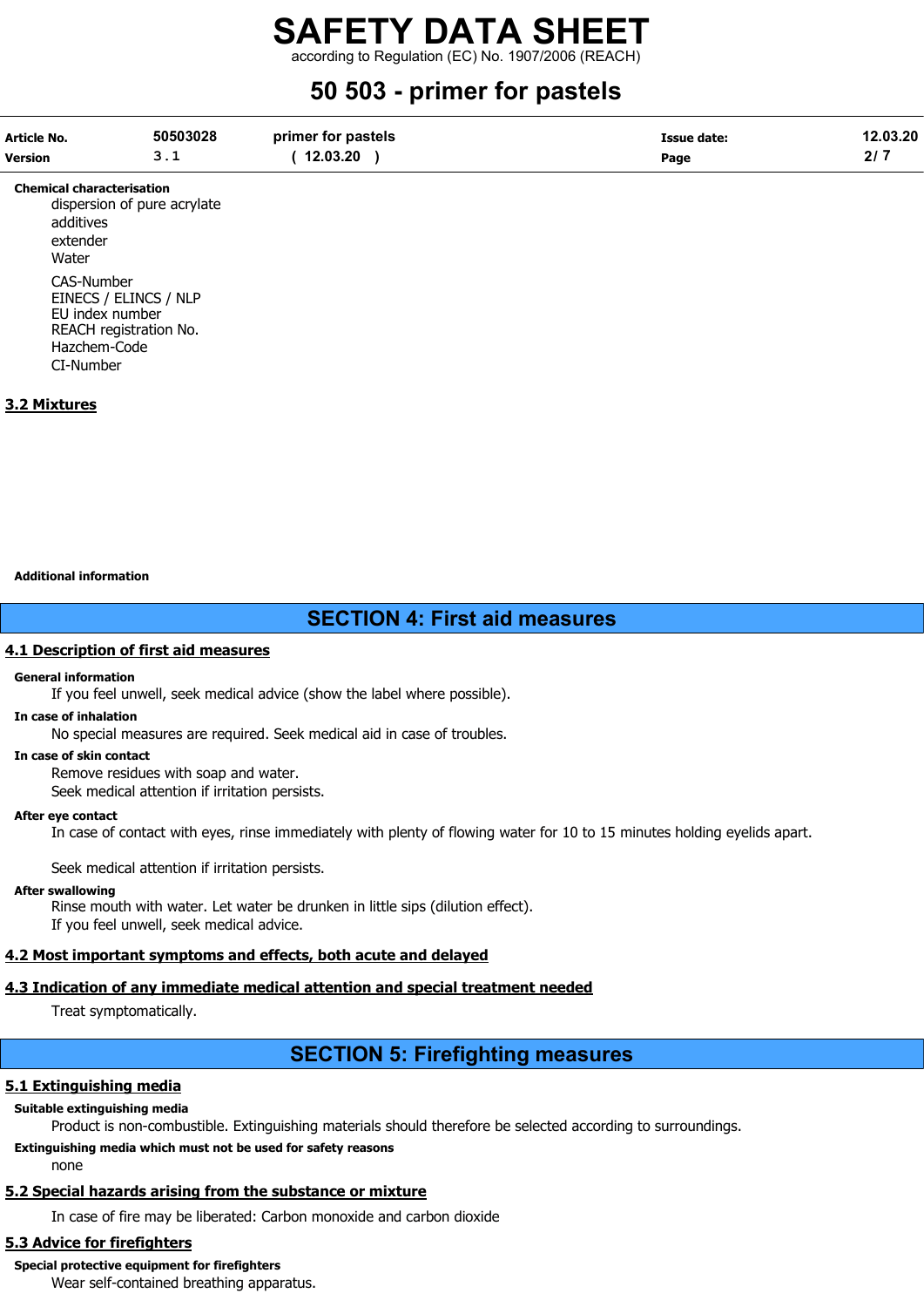according to Regulation (EC) No. 1907/2006 (REA

# 50 503 - primer for pastels

| Article No.    | 50503028 | primer for pastels | Issue date: | 12.03.20 |
|----------------|----------|--------------------|-------------|----------|
| <b>Version</b> |          | 12.03.20           | Page        | JI.      |

Additional information

# SECTION 6: Accidental release measures

# 6.1 Personal precautions, protective equipment and emergency procedures

Wear personal protection equipment.

#### 6.2 environmental precautions

Do not allow to enter into ground-water, surface water or drains.

## 6.3 Methods and material for containment and cleaning up

Methods for cleaning up

Absorb with liquid-binding material (sand, diatomaceous earth, acid- or universal binding agents).

#### Additional information

## 6.4 Reference to other sections

# SECTION 7: Handling and storage

### 7.1 Precautions for safe handling

Advices on safe handling

No special measures are required.

Precautions against fire and explosion

No special measures are required.

### 7.2 Conditions for safe storage, including any incompatibilities

Requirements for storerooms and containers No special measures are necessary.

Hints on joint storage Storage class Further details

## 7.3 Specific end use(s)

# SECTION 8: Exposure controls/personal protection

## 8.1 Control parameters

#### 8.2 Exposure controls

#### Occupational exposure controls

Respiratory protection

With correct and proper use, and under normal conditions, breathing protection is not required.

Hand protection

Protect skin by using skin protective cream.

Eye protection

**Goggles** 

Body protection

Wash contaminated clothing prior to re-use.

General protection and hygiene measures<br>When using do not eat, drink or smoke. After work, wash hands and face.

# SECTION 9: Physical and chemical properties

## 9.1 information on basic physical and chemical properties

| Form         | liguid        |
|--------------|---------------|
| Colour       | white         |
| <b>Odour</b> | weak aromatic |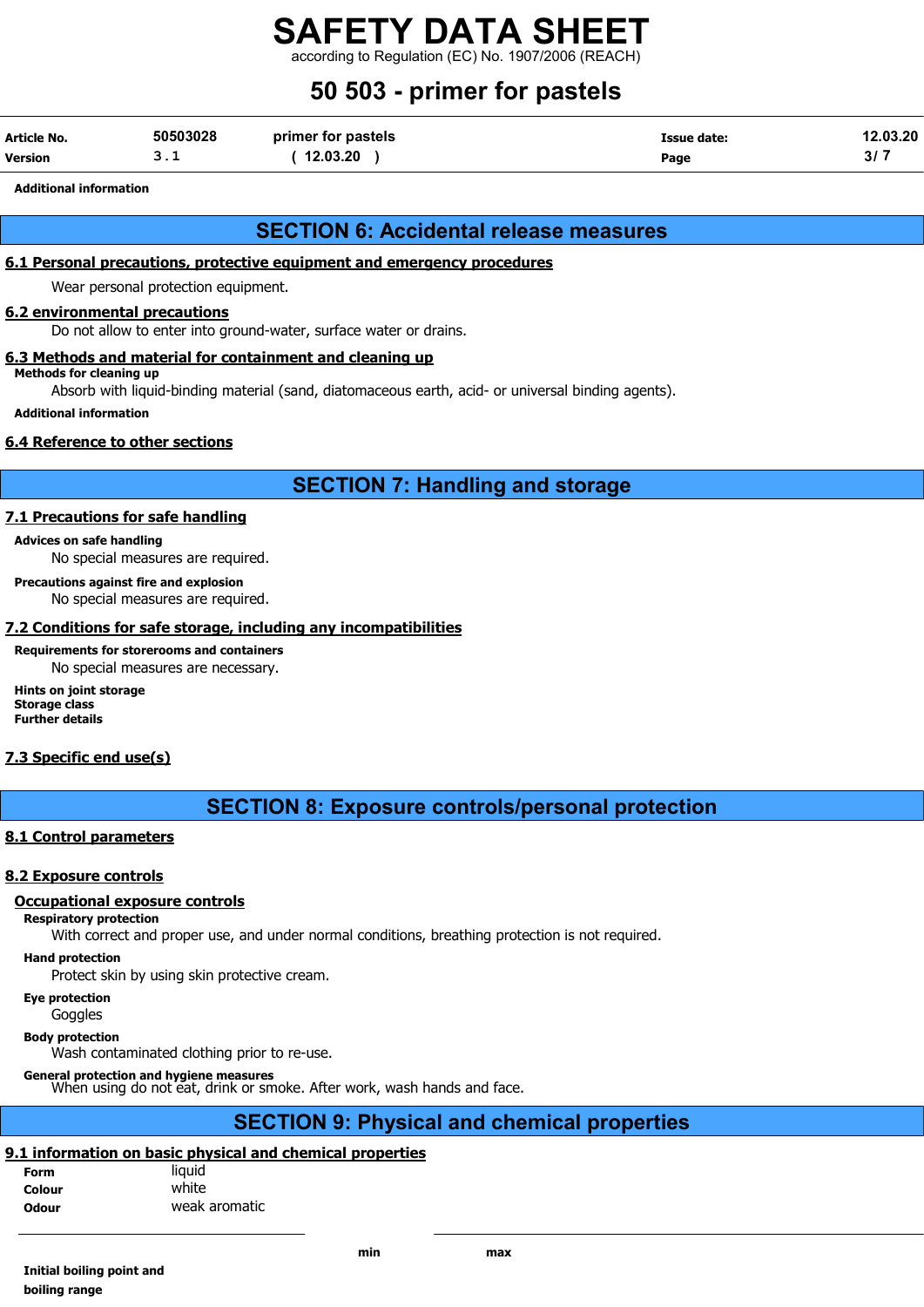according to Regulation (EC) No. 1907/2006 (REACH)

# 50 503 - primer for pastels

| Article No.<br><b>Version</b>    | 50503028<br>3.1                        | primer for pastels<br>(12.03.20) |               |       | <b>Issue date:</b><br>Page | 12.03.20<br>4/7 |
|----------------------------------|----------------------------------------|----------------------------------|---------------|-------|----------------------------|-----------------|
| Melting point/freezing point     |                                        |                                  |               |       |                            |                 |
| Flash point/flash point range    |                                        |                                  |               |       |                            |                 |
| <b>Flammability</b>              |                                        |                                  |               |       |                            |                 |
| <b>Ignition temperature</b>      |                                        |                                  |               |       |                            |                 |
| <b>Auto-ignition temperature</b> |                                        |                                  |               |       |                            |                 |
| <b>Explosion limits</b>          |                                        |                                  |               |       |                            |                 |
| <b>Refraction index</b>          |                                        |                                  |               |       |                            |                 |
| <b>PH</b> value                  |                                        | 7,5                              | 9             | 20 °C |                            |                 |
| <b>Viscosity</b>                 |                                        |                                  |               |       |                            |                 |
| <b>Viscosity</b>                 |                                        |                                  |               |       |                            |                 |
| Vapour pressure                  |                                        |                                  |               |       |                            |                 |
| <b>Density</b>                   |                                        |                                  | $1,20 - 1,55$ | 20 °C |                            |                 |
|                                  | Partition coefficient: n-octanol/water |                                  | kg/l          |       |                            |                 |

Danger of explosion

## 9.2 Other information

# SECTION 10: Stability and reactivity

### 10.1 Reactivity

### 10.2 Chemical stability

Product is stable under normal storage conditions.

### 10.3 Possibility of hazardous reactions

10.4 Conditions to avoid

No data available

#### 10.5 Incompatible materials 10.6 Hazardous decomposition products

SECTION 11: Toxicological information

## 11.1 Information on toxicological effects

Acute toxicity No data available In case of inhalation No data available After swallowing No data available In case of skin contact No data available After eye contact No data available

# Practical experience

# General remarks

# SECTION 12: Ecological information

# 12.1 Toxicity

Aquatic toxicity No data available Water Hazard Class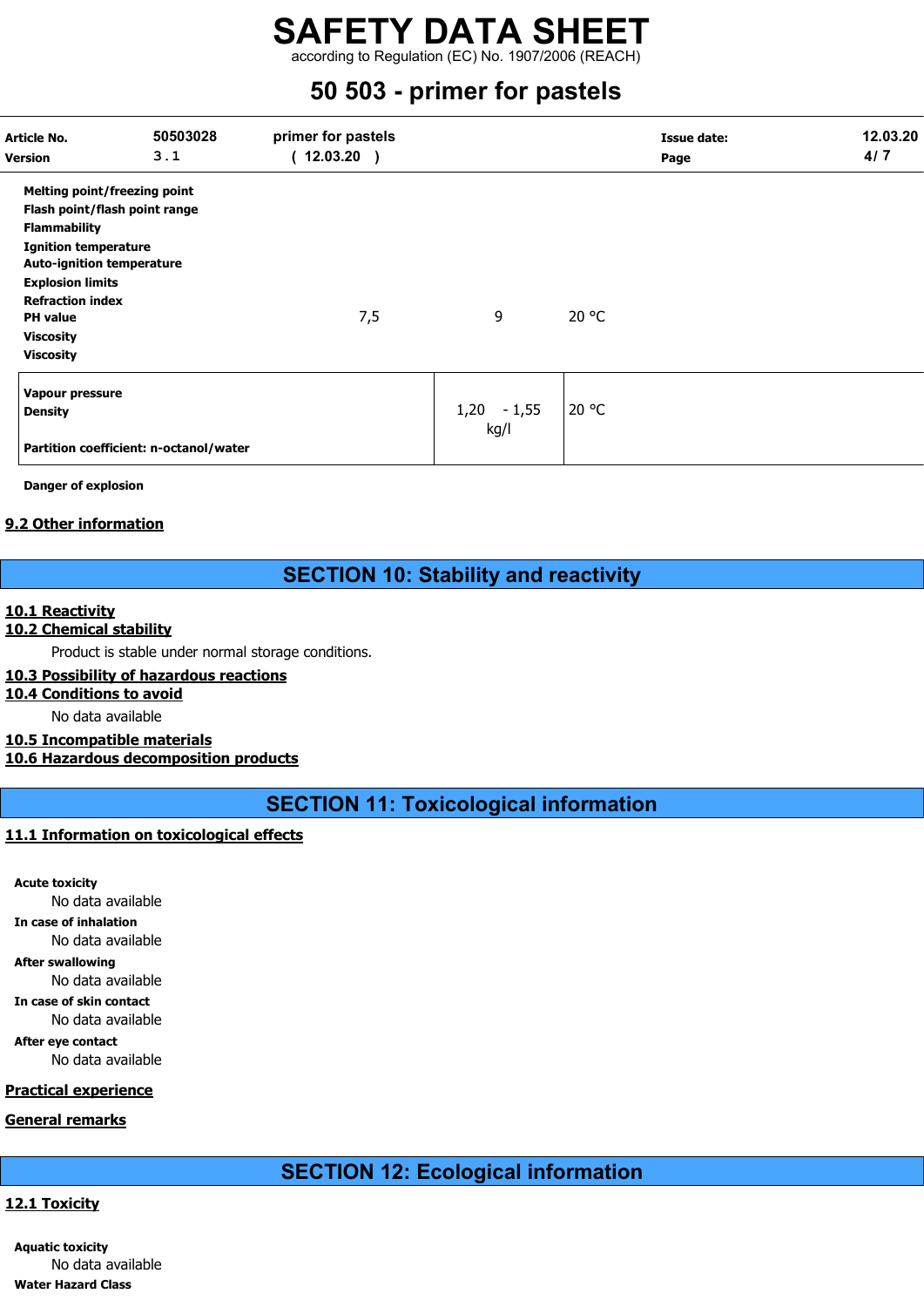according to Regulation (EC) No. 1907/2006 (REACH)

# 50 503 - primer for pastels

| Article No. | 50503028 | primer for pastels | Issue date: | 12.03.20 |
|-------------|----------|--------------------|-------------|----------|
| Version     |          | 12.03.20           | Page        | 517      |

WGK catalog number General information

#### 12.2 Persistence and degradability

Further details Oxygen demand

#### 12.3 Bioaccumulative potential

Bioconcentration factor (BCF) Partition coefficient: n-octanol/water

# 12.4 Mobility in soil

No data available

## 12.5 Results of PBT and vPvB assessment

No data available

### 12.6 Other adverse effects

General information

# SECTION 13: Disposal considerations

#### 13.1 Waste treatment methods

#### **Product**

#### Waste key number

waste paint and varnish other than those mentioned in 08 01 11

# Recommendation

## Contaminated packaging

Waste key number Recommendation

Non-contaminated packages may be recycled. Handle contaminated packages in the same way as the substance itself.

#### Additional information

SECTION 14: Transport information

## 14.1 UN number

#### 14.2 UN proper shipping name

ADR, ADN No dangerous good in sense of these transport regulations. IMDG, IATA

# 14.3 Transport hazard class(es)

ADR, ADN IMDG IATA

# 14.4 Packing group

# 14.5 Environmental hazards

Marine Pollutant - IMDG

# 14.6 Special precautions for user

# Land transport (ADR/RID)

Code: ADR/RID Kemmler-number Hazard label ADR Limited quantities Contaminated packaging: Instructions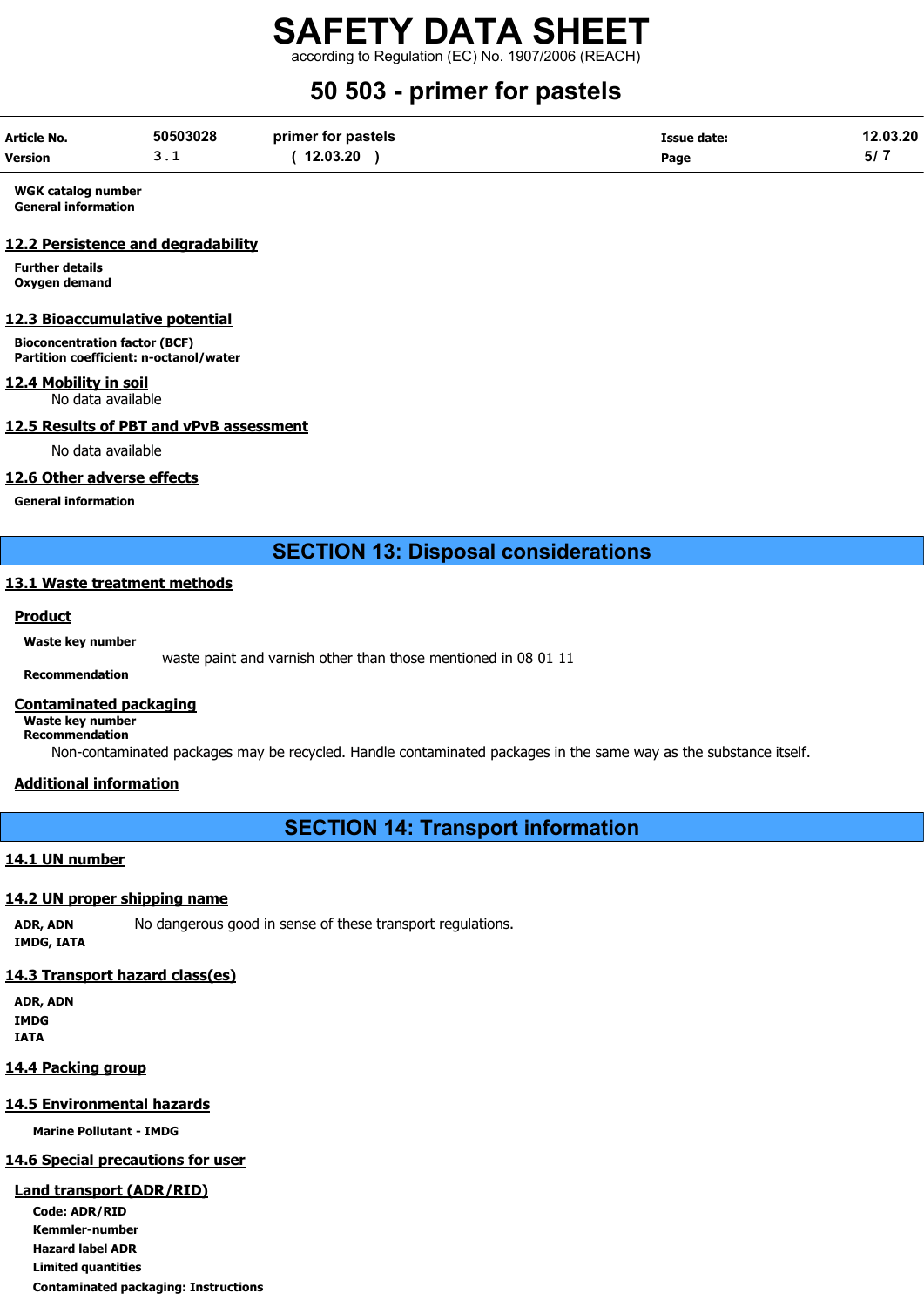according to Regulation (EC) No. 1907/2006 (REACH)

# 50 503 - primer for pastels

| Article No.    | 50503028 | primer for pastels | <b>Issue date:</b> | 12.03.20 |
|----------------|----------|--------------------|--------------------|----------|
| <b>Version</b> | ـ . ـ    | 12.03.20           | Page               | 6/7      |

Contaminated packaging: Special provisions Special provisions for packing together Portable tanks: Instructions Portable tanks: Special provisions Tank coding Tunnel restriction Remarks EQ Special provisions

#### Sea transport (IMDG)

#### EmS

Special provisions Limited quantities Contaminated packaging: Instructions Contaminated packaging: Special provisions IBC: Instructions IBC: Provisions Tank instructions IMO Tank instructions UN Tank instructions Special provisions Stowage and segregation Properties and observations Remarks EQ

## Air transport (IATA-DGR)

| Hazard                      |
|-----------------------------|
| Passenger                   |
| Passenger LQ                |
| Cargo                       |
| ERG                         |
| Remarks                     |
| EO                          |
| <b>Special Provisioning</b> |

#### 14.7 Transport in bulk according to Annex II of MARPOL 73/78 and the IBC Code

No data available

# SECTION 15: Regulatory information

### 15.1 Safety, health and environmental regulations/legislation specific for the substance or mixture

#### National regulations

#### **Europe**

Contents of VOC [%] Contents of VOC  $[g/L]$ Further regulations, limitations and legal requirements

#### **Germany**

Storage class Water Hazard Class WGK catalog number Incident regulation Information on working limitations Further regulations, limitations and legal requirements